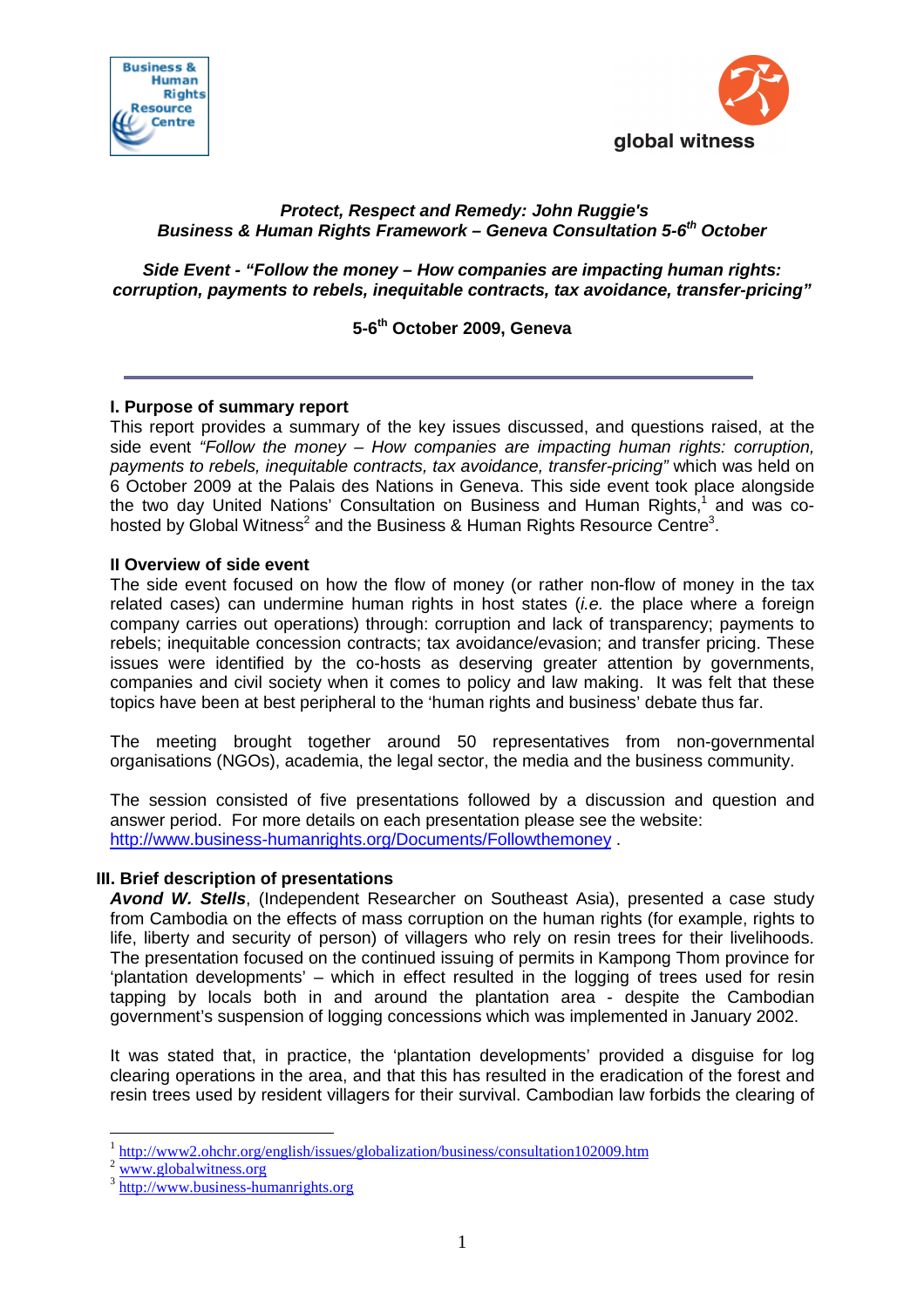



resin trees; however, when affected villagers have tried to claim their legal rights in relation to these trees, they have been physically threatened by people affiliated with the companies involved who are often protected by the government.

The text of the full presentation can be accessed at: http://www.reports-and-materials.org/Tumring-Rubber-plantation-and-illegal-logging-Stells-6- Oct-2009.doc

The second speaker, **Seema Joshi** (Legal Advisor, Ending Impunity, Global Witness), discussed payments made to rebels in the mineral supply chain in eastern Democratic Republic of Congo (DRC). The presentation raised questions under Pillars 1, 2 and 3 of the "Protect, Respect and Remedy" Framework (Framework). Key issues discussed included: what constitutes appropriate due diligence in conflict affected areas and enforceability of UN Chapter VII Sanctions, UN travel bans and asset freezes by States against violating companies.

The text of the full presentation can be accessed at: http://www.reports-and-materials.org/Payments-to-armed-groups-Joshi-6-Oct-2009.doc

The following three speakers focused on the issue of tax avoidance while moving from a general overview to specific case study examples:

**Christopher Avery** (Director, Business & Human Rights Resource Centre), introduced the issue of tax avoidance, its complexity and growing relevance to the business and human rights discourse/debate. The mandate of the Business and Human Rights Centre is to draw attention to a broad range of issues and perspectives relevant to how business is impacting human rights, both positively and negatively. He discussed the recent launch of a new section on the organisation's website, on "Tax avoidance", which includes a concise introduction to the issue, guidance materials, and links to reports about alleged abuses by companies as well as positive initiatives. Greater exposure around these issues was stated to be required because aggressive tax avoidance and illegal tax evasion by companies has a clear impact on human rights: if a government is starved of tax revenues, it cannot deliver to its people on development, health, education, housing, access to water and other human rights.

The text of the full presentation can be accessed at: http://www.reports-and-materials.org/Tax-avoidance-and-evasion-Avery-6-Oct-2009.doc

Next, **Mauricio Lazala** (Head of Latin America & Middle East, Business & Human Rights Resource Centre), discussed the question of tax avoidance in Latin America and provided insights on the case of Chiquita in which the company admitted to making payments to a paramilitary organisation in Colombia known to commit serious human rights violations. In July 2007, a group of Colombians filed a lawsuit against Chiquita under the Alien Tort Claims Act in the US federal court claiming that these payments made the company complicit in atrocities.

With respect to tax avoidance, it was put forward that companies may use questionable accounting methods and fiscal tax havens to avoid paying a fair share of taxes. He stated that although tax havens have existed for decades, the flight of capital took off with the removal of exchange controls and the development of information technology in the late 1990s and it is still gathering pace.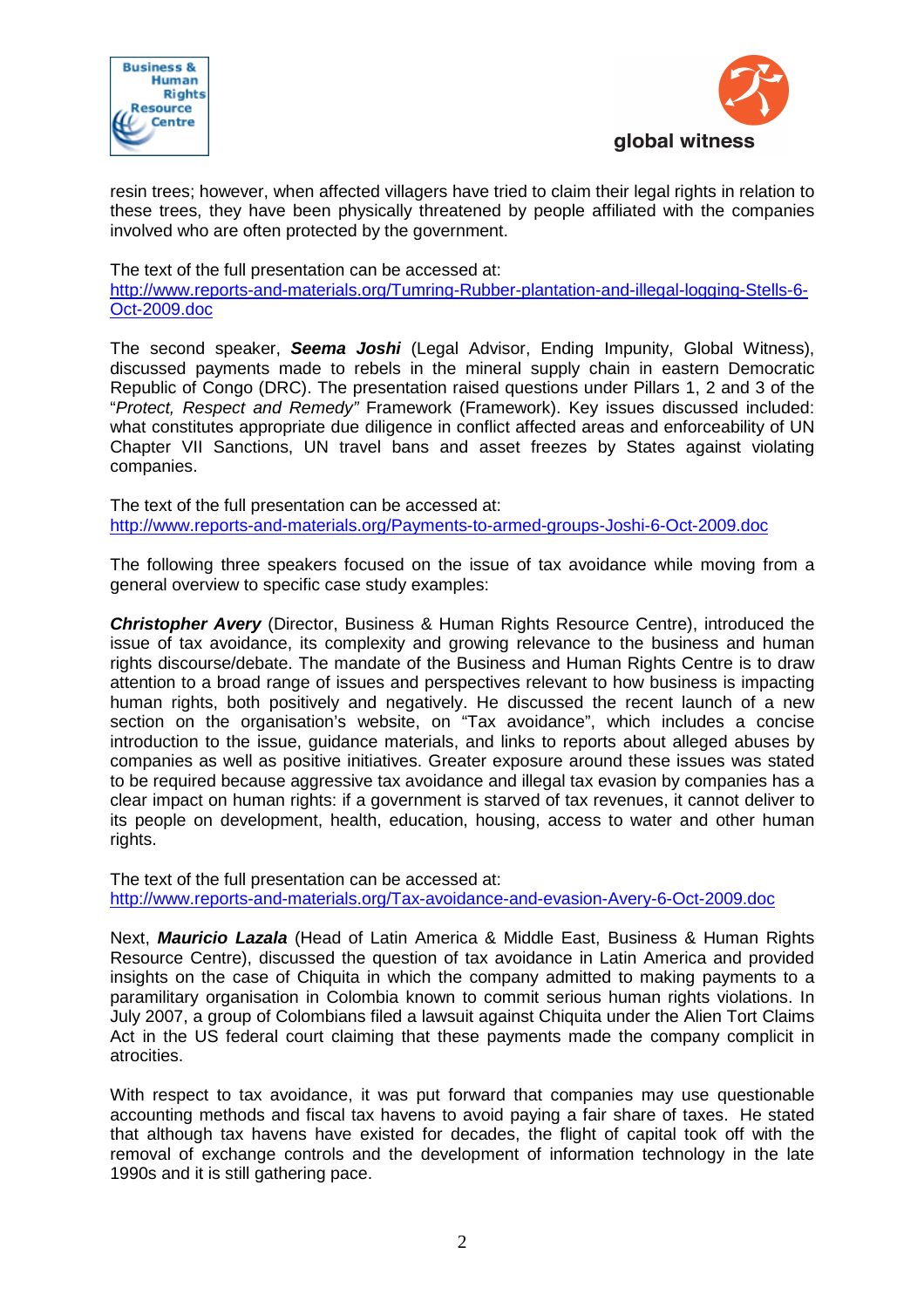



Cases were discussed which illustrated the aggressive tactics some companies use to avoid paying a fair amount of taxes in both developing countries where they source their products and developed countries where they are headquartered. These cases also illustrated that good investigative journalism is too often lacking in relation to tax avoidance (it is lacking in many other fields of business and human rights but perhaps more so in this one).

With respect to the Chiquita case, he stated that details on that case and other human rights lawsuits against companies could be accessed at the Resource Centre's Corporate Legal Accountability Portal (http://www.business-humanrights.org/LegalPortal/Home). This also includes up-to-date summaries of the lawsuits, and all materials related to the cases: court pleadings and arguments, newspaper articles, and statements by the company, the US Government and the victims.

The text of the full presentation can be accessed at: http://www.reports-and-materials.org/Tax-avoidance-evasion-and-payments-to-armedgroups-Lazala-6-Oct-2009.doc

The last speaker **Edmond Kangamungazi** (Economic Justice Programme Officer, Caritas Zambia) discussed the issue of tax avoidance within the context of Zambia. He highlighted that around 7 million people (64%) in Zambia live in poverty with 51% of those unable to access enough food to eat.

He suggested that with good governance and transparency the exploitation of Zambia's mineral resources could generate large revenues that could cultivate and help in sustaining growth, health care and poverty reduction. Instead, what has happened is that over the past 40 years Zambians have seen the country being robbed of millions of dollars through tax avoidance. This situation exists due to a lack of transparency and governance in the extractive industries and also inadequate democratic scrutiny.

The text of the full presentation can be accessed at:

http://www.reports-and-materials.org/Tax-avoidance-and-inequitable-mine-contracts-Zambia-Kangamungazi-6-Oct-2009.doc

## **IV Key discussion points (Question and Answer)**

## **Legal vs. illegal tax avoidance**

- It was expressed that whether or not creative tax avoidance was illegal was a hugely debatable issue. It was suggested by some in the audience that the problem is that in many countries, there is insufficient data (numbers and figures) available to properly assess the relationship between tax avoidance and the inability of the government to address human rights and development and, therefore, there may be incorrect assumptions made. Others disagreed and commented that they believe the relationship is clear and direct. A number of people commented on the need for financial transparency, accountability and accurate data.
- It was proposed that in order to have a clearer line between legal and illegal practice, there needs to be law reform, and that current legal loopholes between international, national and local jurisdictions need to be addressed which requires coordination within the international community. It was suggested that the lack of coordination and regulation has also resulted in blatant malpractice and a scenario where a company owns a network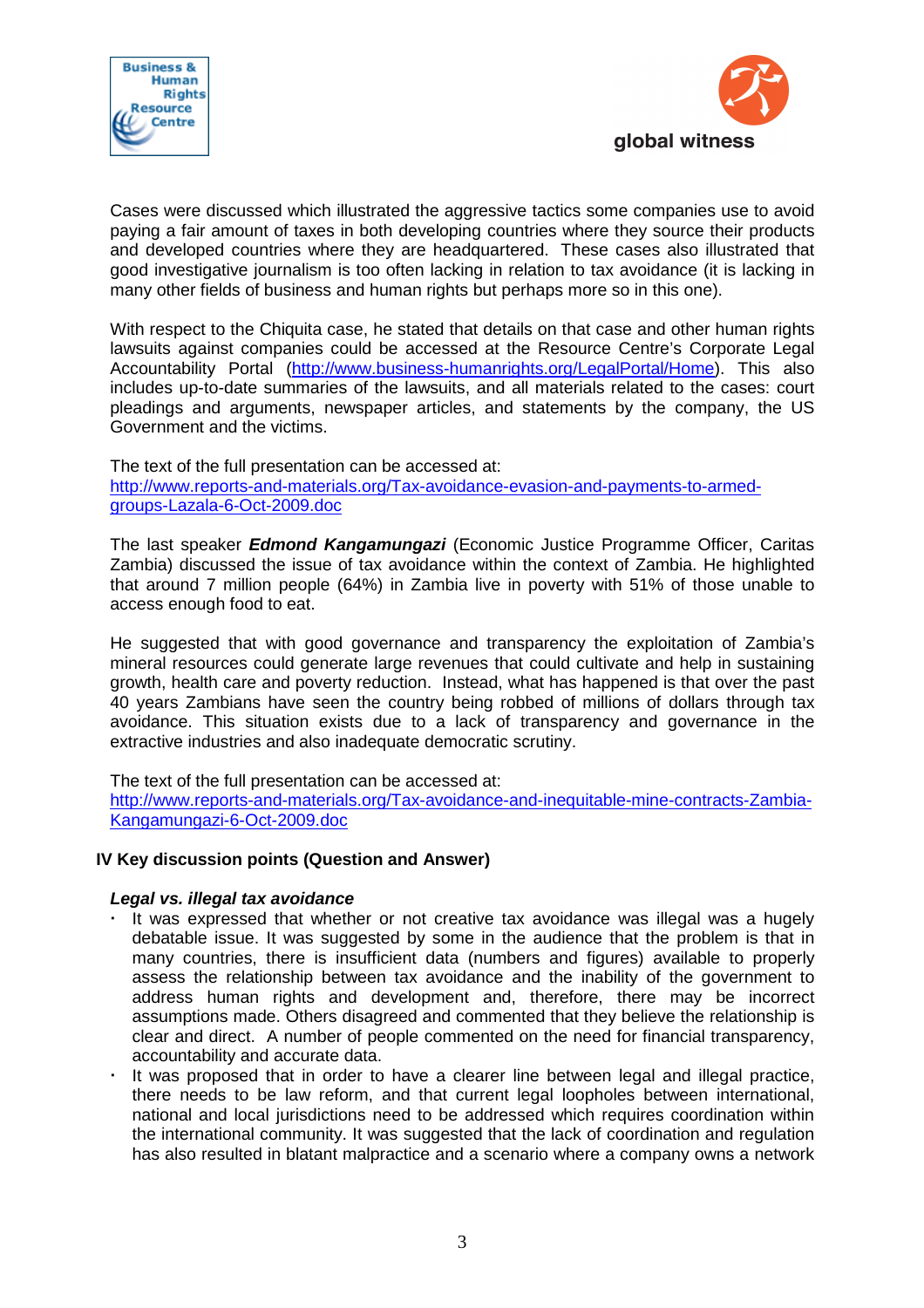

 $\overline{a}$ 



of subsidiaries which are all answerable to different jurisdictional and financial requirements, depending on where they are operating.

### **Lawful companies becoming targets**

- One participant expressed a concern that companies might be targeted for lawful tax avoidance. "Isn't it the wrong battle?" It was suggested that such practices are not necessarily immoral, but are done in order to minimise costs on behalf of shareholders or increase a company's share of the market in accordance with the host state's law. It was put forward that instead, there should be increased pressure on host governments by the international community. Therefore, the question should be how can we help and encourage states to make sure that tax avoidance is not aggressive, illegal and unfair. Others including a panel member agreed on the need for pressure on governments to deter tax avoidance through improved laws and enforcement, but argued that in the meantime it was not acceptable for companies to undermine internationally-recognised human rights by arguing that they are acting legally under national tax laws.
- It was suggested that we must strive to attain a situation where it is simpler for a company to pay taxes according to the law than to employ lawyers and accounting firms to find a legal loophole. The same participant also felt that before making them liable, companies have to be made aware of the impact they are having on human rights issues  $-$  ie they should be given time to change their behaviour and that change would only happen through knowledge.

### **Tax avoidance and national governments**

- It was suggested that infrastructure or concession agreements reached between host governments and foreign companies that include provisions granting tax holidays or allowing for tax avoidance have the effect of distorting economic competition by local companies which often do not benefit from these same types of provisions.
- It was asked if it would be necessary to exclude the extractive industry or have more regulations for that industry because of its blatant refusal to pay taxes or generous tax holidays being granted in some countries.
- A panel member spoke about the example of the timber industry in Liberia where substantial sums of government revenue were embezzled and transferred to offshore accounts. It was suggested that the closing of such accounts or even the closing of loopholes in Liberian laws would not suffice to implement due diligence and good transparency. It was suggested that it was the Liberian authorities who allowed foreign companies to operate in such a way - that it was due to the Liberian government's complicity that corruption, tax avoidance and personal enrichment were in fact possible. In consequence, it was put forward that pressure should not only be put on companies, but also on the host government to ensure the implementation of due diligence and transparency related measures.

## **Payments made to illegal armed groups – legal accountability?**

 It was mentioned that Global Witness' recent report called Faced with a gun, what can you  $do?$ <sup>4</sup> looks at the supply of minerals from the DRC and highlights that home state (i.e. places where companies are domiciled) action is urgently required at both the national and international level to stop international mineral companies from trading with companies that are making payments to illegal armed groups.

<sup>&</sup>lt;sup>4</sup>http://www.globalwitness.org/media\_library\_detail.php/786/en/global\_witness\_report\_faced\_with\_a\_gun\_what \_can\_yo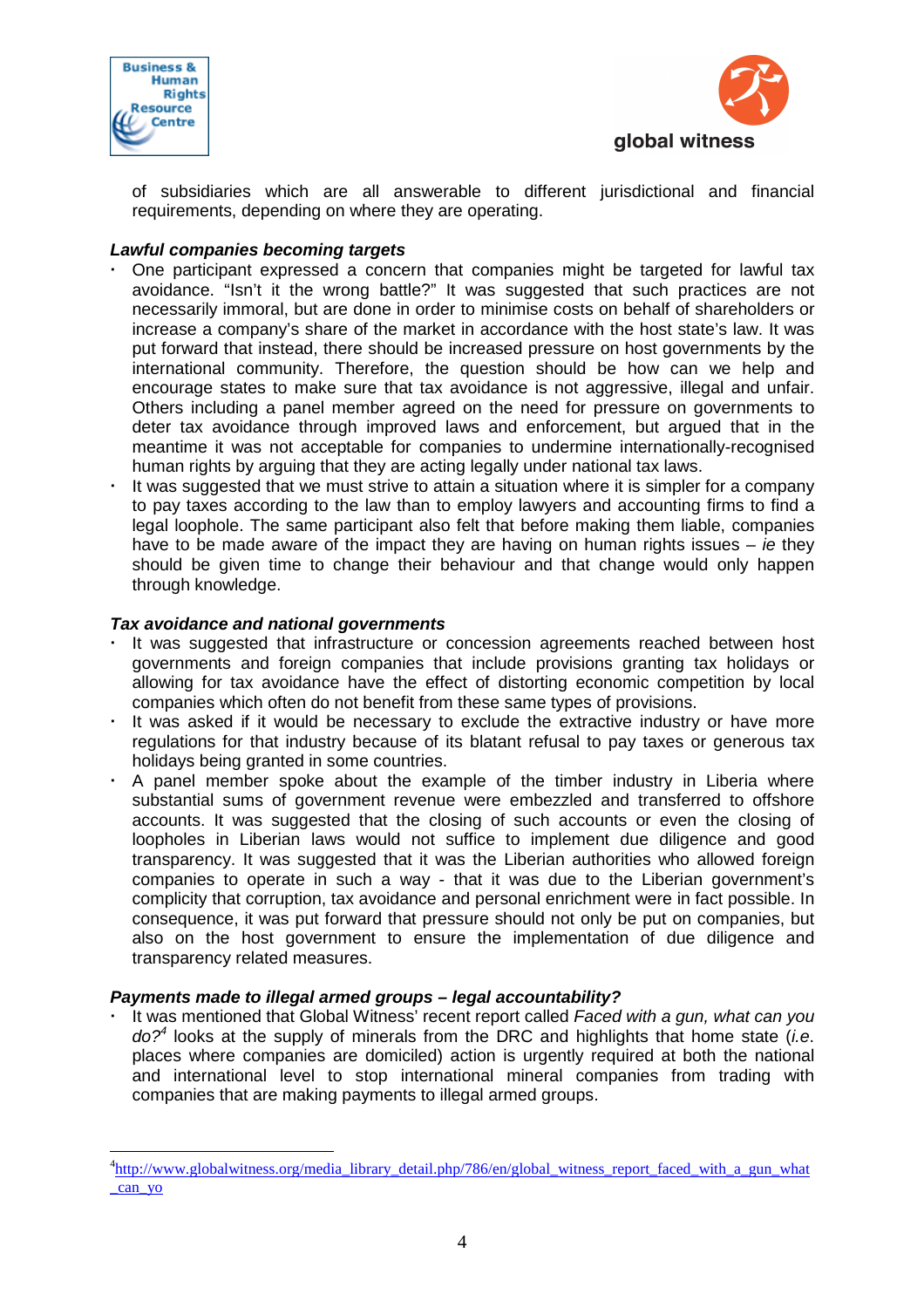



- One participant asked whether or not legal remedies were available to deal with supply chain issues involving payments made to illegal armed groups. It was suggested that with respect to eastern DRC, and given that UN Chapter VII Sanctions are in place, more can be done by home states to ensure that Resolution 1857 is enforced against "entities making payments to illegal armed groups" as required by its criteria. Global Witness has lobbied the UK government on this point with respect to UK companies named in the 2008 UN Group of Experts Report and previously – the UK companies were named as sourcing minerals from comptoirs (local exporters) identified as pre-financing the rebel group FDLR (Forces démocratiques pour la libération du Rwanda).
- It was further stated that some countries which have ratified the Rome Statute have undertaken the obligation to investigate and prosecute companies for their involvement in international crimes (i.e. crimes against humanity or war crimes) at the national level.
- It was also noted that legal academics and civil society organisations are currently exploring whether or not payments made to rebels in the course of purchasing natural resources would constitute the war crime of pillage  $(i.e.$  theft linked to internal or international conflict).

## **Supply chain due diligence**

- One participant enquired after the means to do a competent screen of the money's destination in the mineral supply chain. It was suggested that on-the-ground investigations reveal that the supply chain can be tracked and deciphered from the point of sourcing to export. With respect to tracing the mineral beyond the point of the first international industrial purchaser, it was suggested that the chain could be broken into parts, studied individually, and requirements spread among suppliers to make the due diligence process for the whole chain more tangible.
- It was stressed that in the DRC the comptoirs were already identified and thus, made exports easier to track. However, at the same time, in-country investigations confirmed the existence of an informal mining sector which presents additional challenges.

### **Company misconduct - does the "Protect, Respect and Remedy" Framework work?**

- It was stated that there appears to be a conflict between corporate responsibility and corporate profit which appears endless. The panel was asked if they thought that the problems that they had presented could be addressed by the framework.
- One panellist expressed the view that that the Framework does provide space for addressing the supply chain and payment to illegal armed groups' issues. It was put forward that a greater emphasis on the situation of conflict or conflict affected areas and the actions that home states and companies operating in these areas must undertake, is urgently required. It was stressed that in such cases, voluntary measures must be supplemented by mandatory requirements to ensure that companies are doing "no harm" as prescribed by the Framework.

## **V. Concluding remarks**

The moderator concluded the meeting by re-stating the need for corporate responsibility and proper due diligence with a view to safeguarding human rights. Companies should perhaps be bolder and ensure that human rights are preserved within their working environment, even more so if these rights are under constant violation in the locations where they are operating. In this respect, it was suggested that further work has to be done on defining what it takes and means for a company "to do no harm".